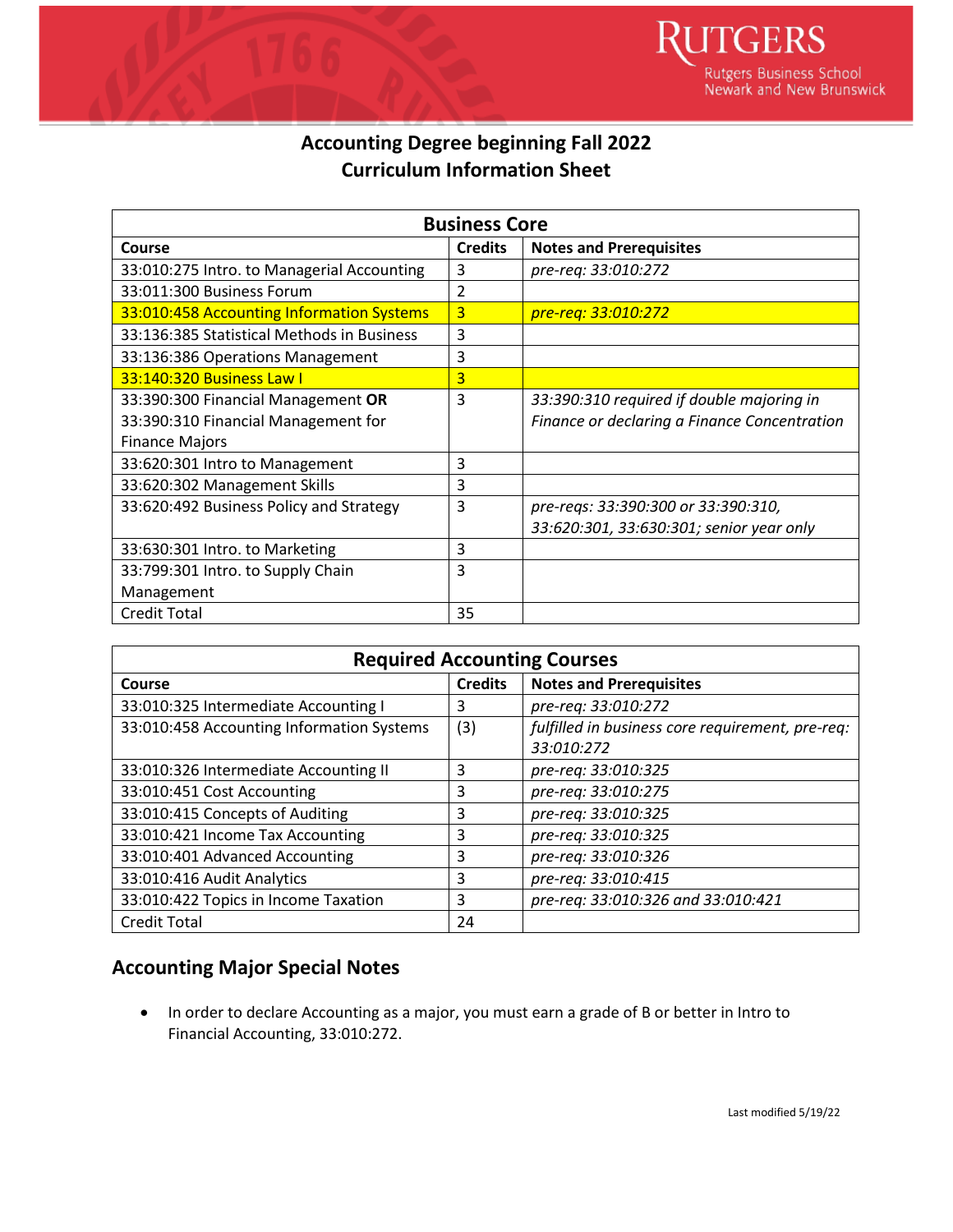

- There are two introductory Finance courses that can fulfill a business core requirement. If you intend to double major in Finance or declare a Finance concentration you will need to take Financial Management for Finance Majors (33:390:310). You can take Financial Management (33:390:300) if you have no intention of majoring in Finance or declaring a Finance Concentration. Credit will not be given for both courses if you take both due to switching to a Finance major/declaring a Finance concentration at a later date.
- If you major in Accounting as your first, second or third major, you are required to take 33:010:458 Accounting Information System and 33:140:320 Business Law I. You will not earn credit for taking 33:136:370 Management Information System. You can earn credit towards graduation if you take 33:522:334 Business Ethics but it will not fulfill a major requirement.
- Students with more than one Business School major may only double count **one** RBS course between those majors.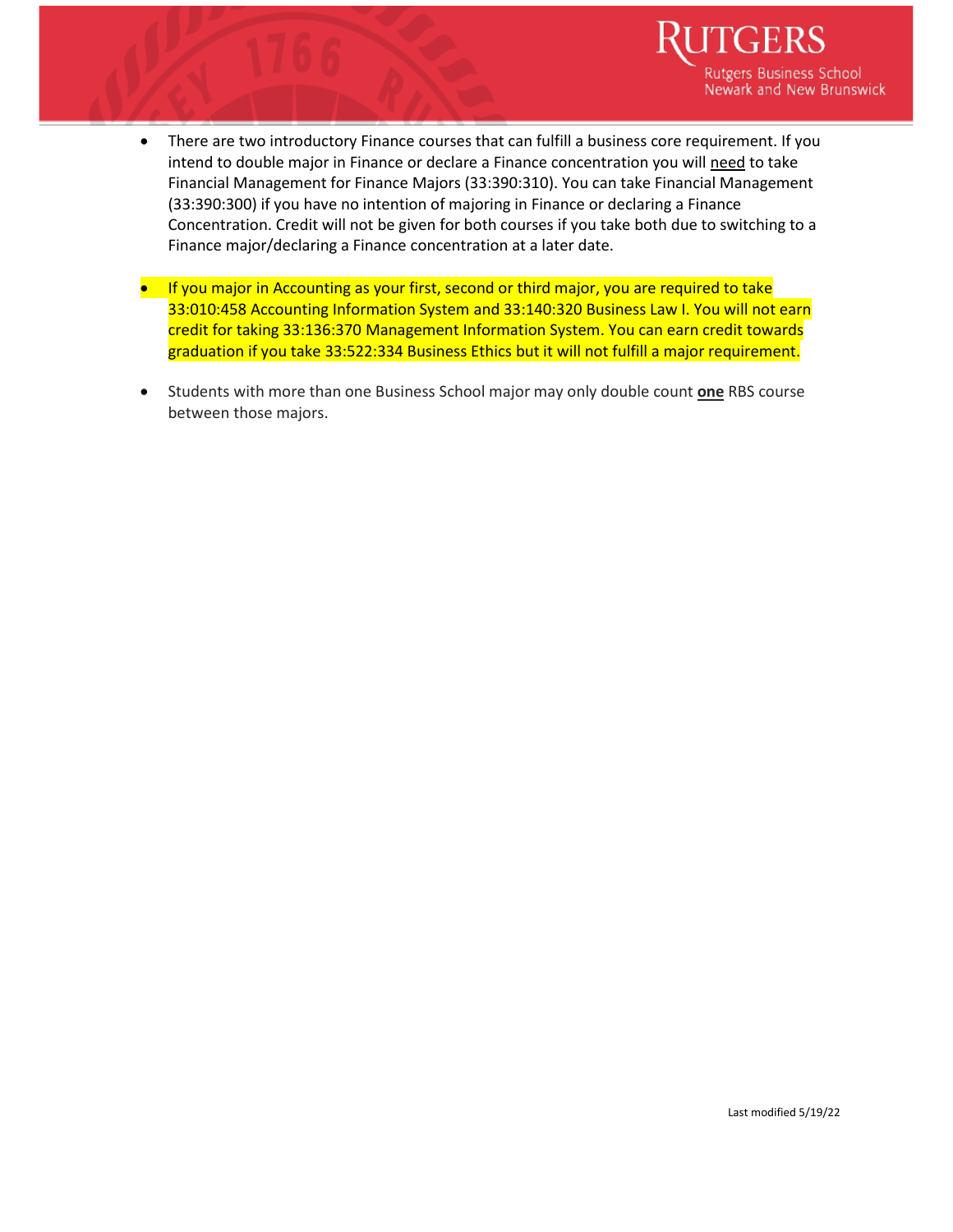

## **Accounting Degree beginning Fall 2018 Curriculum Information Sheet**

| <b>Business Core</b>                       |                |                                              |  |  |
|--------------------------------------------|----------------|----------------------------------------------|--|--|
| Course                                     | <b>Credits</b> | <b>Notes and Prerequisites</b>               |  |  |
| 33:010:275 Intro. to Managerial Accounting | 3              | pre-req: 33:010:272                          |  |  |
| 33:011:300 Business Forum                  | 2              |                                              |  |  |
| 33:010:458 Accounting Information Systems  | 3              | pre-req: 33:010:272                          |  |  |
| 33:136:385 Statistical Methods in Business | 3              |                                              |  |  |
| 33:136:386 Operations Management           | 3              |                                              |  |  |
| 33:140:320 Business Law I                  | 3              |                                              |  |  |
| 33:390:300 Financial Management OR         | 3              | 33:390:310 required if double majoring in    |  |  |
| 33:390:310 Financial Management for        |                | Finance or declaring a Finance Concentration |  |  |
| <b>Finance Majors</b>                      |                |                                              |  |  |
| 33:620:301 Intro to Management             | 3              |                                              |  |  |
| 33:620:302 Management Skills               | 3              |                                              |  |  |
| 33:620:492 Business Policy and Strategy    | 3              | pre-reqs: 33:390:300 or 33:390:310,          |  |  |
|                                            |                | 33:620:301, 33:630:301; senior year only     |  |  |
| 33:630:301 Intro. to Marketing             | 3              |                                              |  |  |
| 33:799:301 Intro. to Supply Chain          | 3              |                                              |  |  |
| Management                                 |                |                                              |  |  |
| <b>Credit Total</b>                        | 35             |                                              |  |  |

| <b>Required Accounting Courses</b>        |                |                                                  |  |  |
|-------------------------------------------|----------------|--------------------------------------------------|--|--|
| Course                                    | <b>Credits</b> | <b>Notes and Prerequisites</b>                   |  |  |
| 33:010:325 Intermediate Accounting I      | 3              | pre-req: 33:010:272                              |  |  |
| 33:010:458 Accounting Information Systems | (3)            | fulfilled in business core requirement, pre-req: |  |  |
|                                           |                | 33:010:272                                       |  |  |
| 33:010:326 Intermediate Accounting II     | 3              | pre-req: 33:010:325                              |  |  |
| 33:010:451 Cost Accounting                | 3              | pre-req: 33:010:275                              |  |  |
| 33:010:415 Concepts of Auditing           | 3              | pre-req: 33:010:325                              |  |  |
| 33:010:421 Income Tax Accounting          | 3              | pre-req: 33:010:325                              |  |  |
| 33:010:401 Advanced Accounting            | 3              | pre-req: 33:010:326                              |  |  |
| 33:010:416 Audit Analytics                | 3              | pre-req: 33:010:415                              |  |  |
| <b>Credit Total</b>                       | 21             |                                                  |  |  |

## **Accounting Major Special Notes**

- In order to declare Accounting as a major, you must earn a grade of B or better in Intro to Financial Accounting, 33:010:272.
- There are two introductory Finance courses that can fulfill a business core requirement. If you intend to double major in Finance or declare a Finance concentration you will need to take